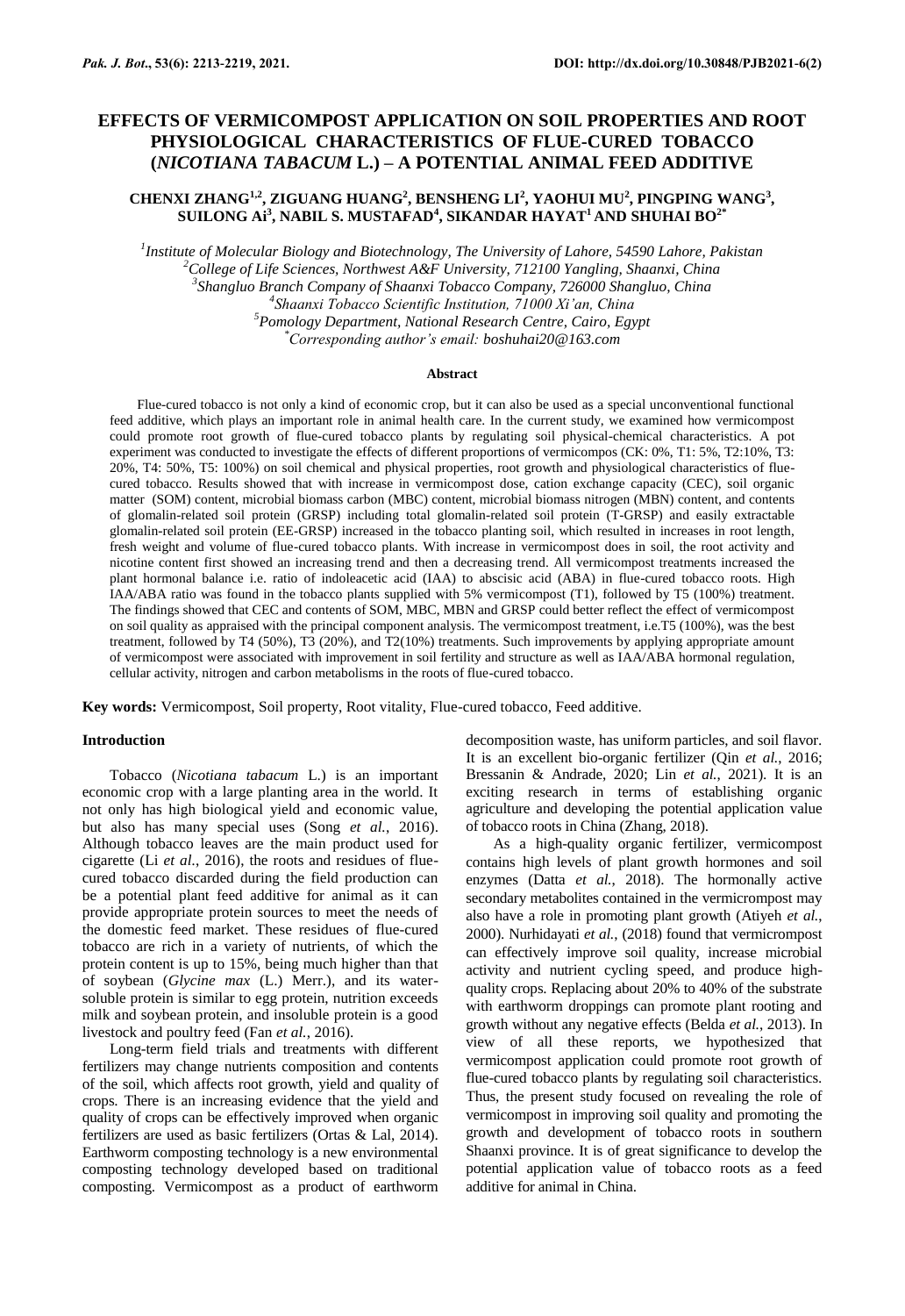# **Material and Methods**

**Pot experiment:** The experiment was conducted in the greenhouse of Northwest A&F University, Yangling, China. Plastic buckets having 30 cm diameter and height were filled with 10.0 kg mixed sandy loam soil. The sandy loam soil used in this experiment was collected from local agricultural fields in Yangling, air-dried, ground and passed through a 2 mm sieve. The soil physical and chemical characteristics were as followed: pH 7.72, water holding capacity 32.21%, organic matter content 19.98 g  $kg^{-1}$ . The contents of available nitrogen, phosphorus, and potassium were 65.29 mg kg<sup>-1</sup>, 27.83 mg kg<sup>-1</sup> and 142.65 mg kg<sup>-1</sup>, respectively. Before filling the plastic buckets with soil, 2 kg of pebbles were placed at the bottom of each bucket and inserted a PVC pipe of 40 cm length at the center for irrigation purpose. Moreover, a layer of gauze and a layer of newspaper were placed on the pebble layer to separate the mixture of stones and vermicompost soil, to maintain a slight space at the bottom of the plastic bucket. Finally, plastic buckets were filled with a mixture of 10.0 kg vermicompost and soil. Vermicompost was collected from the bio-health agriculture demostration garden of Northwest A&F University, after airdrying, it was crushed and sieved properly and used in this experiment.

**Experimental treatment:** A completely randomized design was used in this experiment and used six vermicompost treatments (CK, 100% soil; T1, 5% vermicompost +  $95\%$  soil; T2, 10% vermicompost +  $90\%$ soil; T3, 20% vermicompost + 80% soil; T4, 50% vermicompost + 50% soil; T5, 100% vermicompost, W/W). Each treatment was replicated six times. Tobacco seedlings of cultivar Yunyan 99 were raised in nursery beds directly from the seeds. Six tobacco seedlings at four leaf stage and of uniform size were transplanted in each of the plastic buckets. Each plastic bucket was irrigated through the PVC pipe at 18:00 o'clock every day to keep 70% water holding capacity. Moreover, standard management practices as being used in the Shaanxi province to produce quality tobacco. To assess the physical and chemical properties of soil, soil samples were collected at 0 (transplanting period), 60 (vigorous growth period), and 90 (maturity period) days after seedling transplantation. After 60 days of seedling transplantation, the root characteristics of flue-cured tobacco were measured.

**Determination of cation exchange capacity (CEC):** Airdried soil sample (5.0 g) was passed through a 2 mm sieve into a 100 mL centrifuge tube, added 50 mL of 1 mol  $L^{-1}$ ammonium acetate solution, and stirred until the soil sample was in a uniform slurry state without particles, then centrifugated in a  $4,000$  r min<sup>-1</sup> centrifuge for 3 min. The clear liquid after centrifugating was discarded. The alkaline soil was exchanged with ammonium acetate solution 2 times, and the remaining soil was exchanged with ammonium acetate solution 5 times. After washing off excess ammonium acetate with 95% ethanol, the soil was washed into an open bottle with water, added solid magnesium oxide for distillation, absorbed the fraction with boric acid solution, and then titrated with a standard hydrochloric acid solution to calculate the soil CEC (Bao, 2000).

**Determination of content of soil organic matter (SOM):** Air-dried soil sample (0.2 g) was passed through a sieve into a test tube, then accurately added 5 mL of 0.8 mol/L  $K_2Cr_2O_7$  with a burette, and gently shaked the test tube to disperse the soil sample in the tube. Then slowly added 45 ml of concentrated  $H_2SO_4$ along the tube wall, and added a small funnel to the mouth of the test tube to condense the steamed water vapor. The test tube was inserted into a wire cage and put it in the oil bath preheated to 180-190°C, and then allowed to boil for 5 minutes. The contents of the test tube were poured into a triangular flask. The total volume of the flask was not allowed to exceed 60-70 ml. The 2-3 drops of *O*-phenanthroline indicator and titrated with  $0.2$  mol  $L^{-1}$  FeSO<sub>4</sub>. The color of the solution changed from orange to green and then to brown. The red color was the end point (Bao, 2000).

**Determination of glomalin-related soil protein (GRSP) content:** Air-dried soil sample (0.2 g) was passed through a sieve into a test tube, then accurately added 5 mL of sodium citrate solution of pH 8.0 and pH 7.0 for extraction of total glomalin-related soil protein (T-GRSP) and easily extractable glomalin-related soil protein (EE-GRSP). After extraction, the contents of the two proteins were determined by a modified Coomassie Brilliant Blue staining method following David *et al*., (2008) and Wright *et al.*, (1996).

**Determination of content of microbial biomass carbon (MBC):** Air-dried soil sample (0.2 g) was passed through a 10mm sieve in a small beaker, 30ml of 0.1 mol L-1 NaOH solution and 30ml of chloroform, sealled and incubated at 25°C in the dark for 24h, and then place the extract in a 100°C water bathing to remove off the residual chloroform, the TOC analyzer was used to determine MBC content in the extract (Bao, 2000).

**Determination of content of microbial biomass nitrogen (MBN):** Air-dried soil sample (20.0 g) was passed through a 10 mm sieve and placed it in a 200 mL Erlenmeyer flask, added 2 mol  $L^{-1}$  KCl solution and the mixture was shaken for 1 h. The supernatant was subjected to an AA3 continuous flow analyzer to determine MBN content in the extract (Bao, 2000).

**Determination of the physical growth index:** The main root length was measured by a measuring tape. The fresh weight was measured with an electrical balance. The root volume was measured by the drainage method, and the root activity measured using the TTC measurement method (Qiman *et al*., 2011).

**Nicotine content measurement**: A proportion of 0.5 g of flue-cured tobacco leaves was ground into powder, boiled with 30 ml of 0.05 mol  $L^{-1}$  hydrochloric acid for 5 minutes, and filtered while it was hot. The filtrate was extracted with dichloromethane under the indicator of methyl orange, and the absorbance was determined at 435 nm to determine nicotine content in the extract (Chen *et al*., 2016).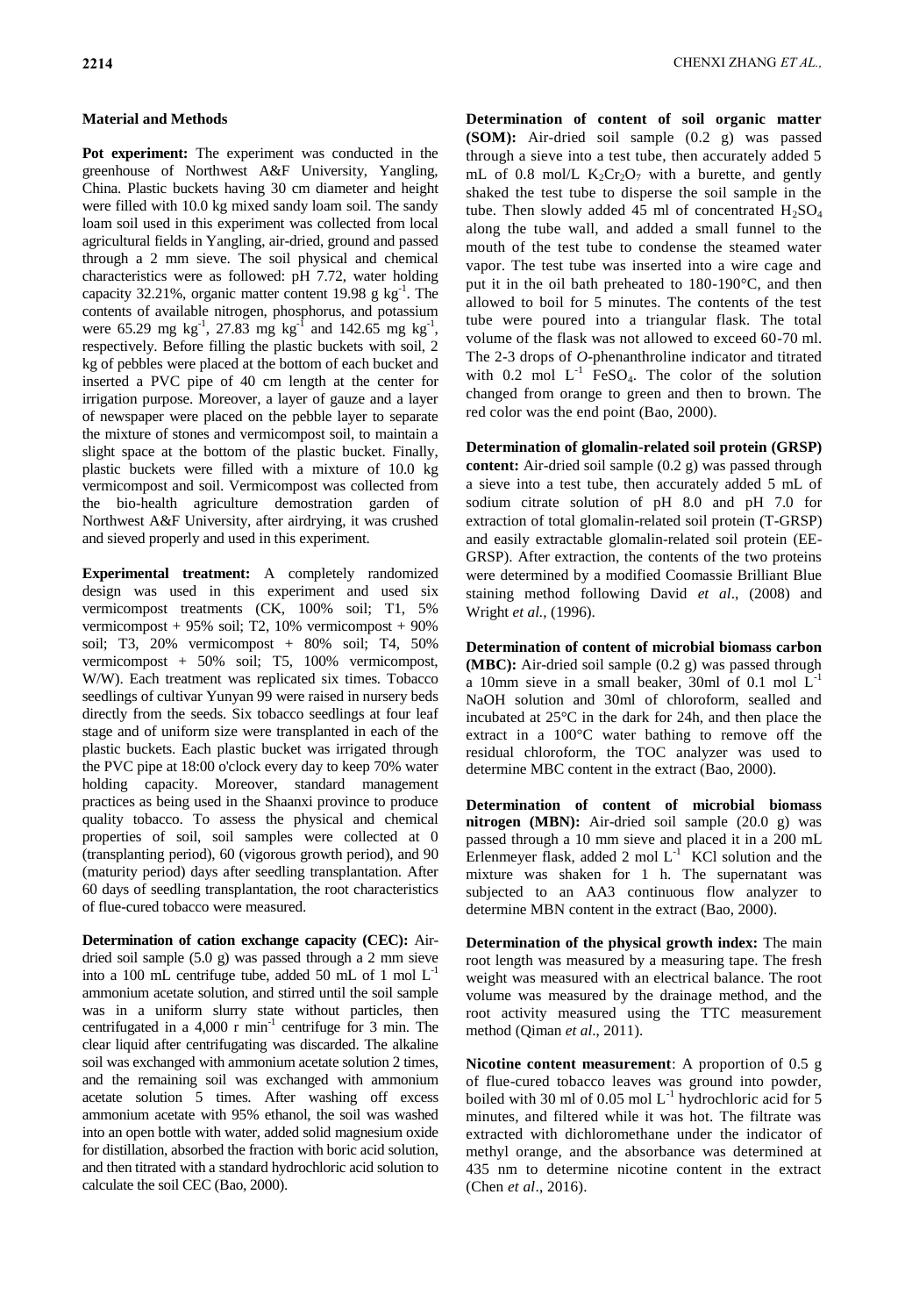**Determination of indoleacetic acid (IAA) and abscisic acid (ABA) concentrations:** The ELLSA kit method was used to measure root IAA and BAA levels. A sample (100 mg) was accurately weighed, put into a mortar and ground in liquid nitrogen, then the mixture was transferred to a 2 ml centrifuge tube, added 10% PBS buffer, centrifuged for 20 minutes at 5000  $r$  min<sup>-1</sup>, and the supernatant was obtained by enzyme-linked immunosorbent assay kit. After diluting the standards, added them to the wells of the loading reaction plate one by one, added the diluent to the sample wells, incubated, repeated the washing 5 times, added the corresponding enzymes, and finally added the color reagent and stop solution. Taking the concentration of a hormone as the abscissa and the OD value as the ordinate, a standard curve was drawn, and the concentrations of each hormone were calculated following Gao (2000).

#### **Statistical analysis**

One-way analysis of variance test (ANOVA) was performed on the collected data that was repeated six times in a complete randomized design. The Duncan's multiple-range test (DMRT) was performed by SPSS 20.0 version at 5% level of significance to calculate the significant differences between the treatment means.

#### **Results**

**Principal component analysis of all indicators during all periods:** As shown in Table 1, from the principal component analysis (PCA) of tobacco planting soil indicators, components were extracted having values greater than 1, and first two components with their cumulative contribution larger than 85% were selected. The principal component equation is:

 $F_1 = 0.413X_1 + 0.412X_2 + 0.411X_3 + 0.409X_4 + 0.408X_5$  $+ 0.395X_6 - 0.002X_7$  $F_2 = -0.055X_1 + 0.083X_2 + 0.117X_3 + 0.137X_4 - 0.179X_5$  $0.242X_6 + 0.933X_7$ 

The principal component comprehensive model can be expressed as:

 $F = 0.336X_1 + 0.358X_2 + 0.362X_3 + 0.364X_4 + 0.311X_5 +$  $0.290X_6 + 0.152X_7$ 

In the formula:  $X_1$  represents EE-GRSP,  $X_2$  represents CEC,  $X_3$  represents T-GRSP,  $X_4$  represents SOM,  $X_5$ represents MBN,  $X_6$  represents MBC, and  $X_7$  represents available nitrogen.

**The soil CEC:** The application of vermicompost significantly increased soil CEC in the tobacco field . At 100% vermicompost application (T5), CEC of the soil was most obvious in the transplanting period, being considered as the vigorous growth period and the maturity period. At this vermicompost treatment, the CEC was significantly high being 11.00% higher than the blank control group (Fig. 1).

The content of SOM: Addition of different proportions of vermicompost excrement increased SOM content of the tobacco-growing soil to varying degrees, and with increase in the proportion of vermicompost excrement, the SOM content showed a gradual upward trend. However, compared with each period, contents of SOM did not change significantly (Fig. 2).

**The content of glomalin-related soil protein (GRSP):** The contents of T-GRSP and EE-GRSP in tobaccogrowing soil increased with increase in the proportion of vermicompost. When treated with 100% vermicompost, the effect was significantly high (Figs. 3 and 4).

**The contents of MBC and MBN in tobacco-growing soil:** The soil MBC and MBN contents increased with the addition of vermicompost, and each treatment also showed a significant difference in each period, and the vigorous growth period being > maturity period > transplanting period. This may have been due to the reason that the tobacco plant itself has a strong growth and metabolism in the long-term, showing its maximum ability to fix carbon and nitrogen. The contents of soil MBC and MBN reached the highest at T5 (100% vermicrompost), MBC content increased by more than 100% than CK in each period, and MBN content increased by more than 200% compared with CK in each period (Figs. 5 and 6 ).

**Physical growth indexes of flue-cured tobacco roots***:*  Vermicompost application significantly enhanced the root fresh weight, root length and root volume of tobacco plants. This growth promoting effect on the roots of tobacco plants was maximum (19.17 cm) at the highest vermicompost (T5) treatment (Fig. 7).

**Table 1. Principal component analysis of soil indices during three periods.**

| Tuble 1: 1 Hillsput component unurgen of non-mulces uuring tin ee perfousi |             |                         |             |                         |
|----------------------------------------------------------------------------|-------------|-------------------------|-------------|-------------------------|
| <b>Item</b>                                                                | ${\bf F}_1$ | <b>Loading capacity</b> | ${\bf F_2}$ | <b>Loading capacity</b> |
| Microbial biomass nitrogen (MBN)                                           | 0.423       | 0.983                   | 0.080       | 0.086                   |
| Microbial biomass carbon (MBC)                                             | 0.416       | 0.967                   | 0.089       | 0.097                   |
| Organic matter (OM)                                                        | 0.410       | 0.952                   | 0.125       | 0.135                   |
| Total glomalin-related soil protein (T-GRSP)                               | 0.406       | 0.944                   | $-0.200$    | $-0.216$                |
| Easily extractable glomalin-related soil protein (EE-GRSP)                 | 0.396       | 0.922                   | $-0.285$    | $-0.308$                |
| Cation exchange capacity (CEC)                                             | 0.389       | 0.904                   | $-0.209$    | $-0.226$                |
| Available-N                                                                | $-0.013$    | $-0.031$                | 0.917       | 0.992                   |
| Characteristic value                                                       | 5.409       |                         | 1.17        |                         |
| Contribution $(\%)$                                                        | 77.267      |                         | 16.716      |                         |
| Cumulative contribution $(\%)$                                             | 77.267      |                         | 93.983      |                         |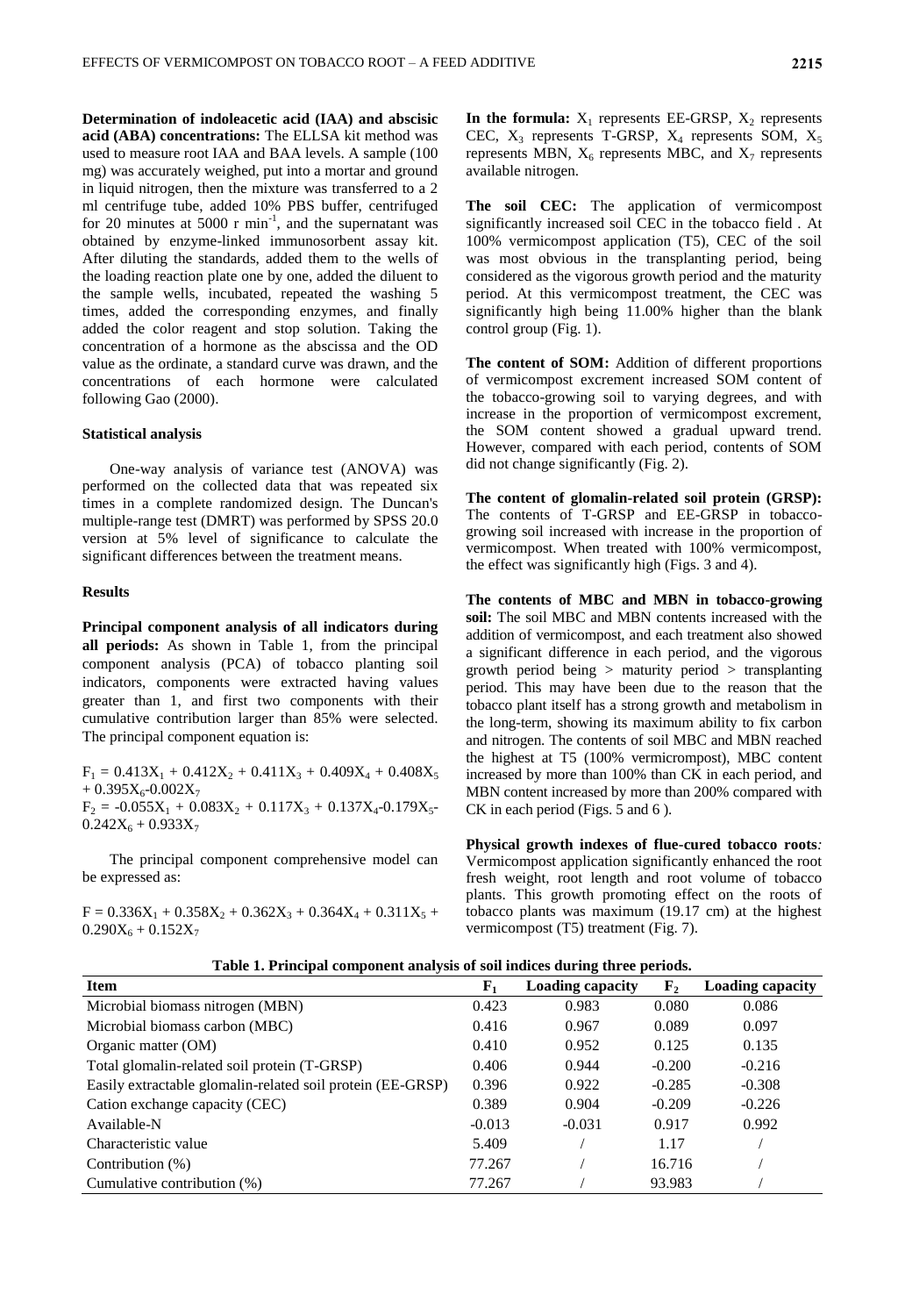



Fig. 1. Effect of vermicompost on soil cation exchange capacity(CEC). The values represent the mean  $\pm$  standard error (*n*)  $= 6$ ) of six repeated tests, while the values with different letters indicate the significance level between the treatments at  $p \leq 0.05$ . Note: CK, 100% soil; T1, 5% vermicompost + 95% soil; T2, 10% vermicompost + 90% soil; T3, 20% vermicompost + 80% soil; T4, 50% vermicompost + 50% soil; T5, 100% vermicompost. (All Figures below will follow the same treatments' detail)



Fig. 2. Effects of vermicompost on organic matter content (SOM) in tobacco planting soil. The values represent mean  $\pm$ standard error  $(n = 6)$  of six repeated tests, while the values with different letters indicate the significance level between the treatments at *p*≤0.05.



Fig. 3. Effects of vermicompost on content of T-GRSP in the tobacco planting soil. The values represent mean ± standard error (*n*  $= 6$ ) of six repeated tests, while the values with different letters indicate the significance level between the treatments at  $p \leq 0.05$ .



Fig. 4. Effects of vermicompost on content of EE-GRSP in the tobacco planting soil. The values represent mean  $\pm$  standard error  $(n = 6)$  of six repeated tests, while the values with different letters indicate the significance level between the treatments at *p*≤0.05.



Fig. 5. Effects of vermicompost on content of microbial biomass carbon (MBC) in tobacco-growing soil. The values represent mean  $\pm$  standard error ( $n = 6$ ) of six repeated tests, while the values with different letters indicate the significance level between the treatments at  $p \leq 0.05$ .



Fig. 6. Effects of vermicompost on content of microbial biomass nitrogen (MBN) in tobacco-growing soil. The values represent mean  $\pm$  standard error ( $n = 6$ ) of six repeated tests, while the values with different letters indicate the significance level between the treatments at *p*≤0.05.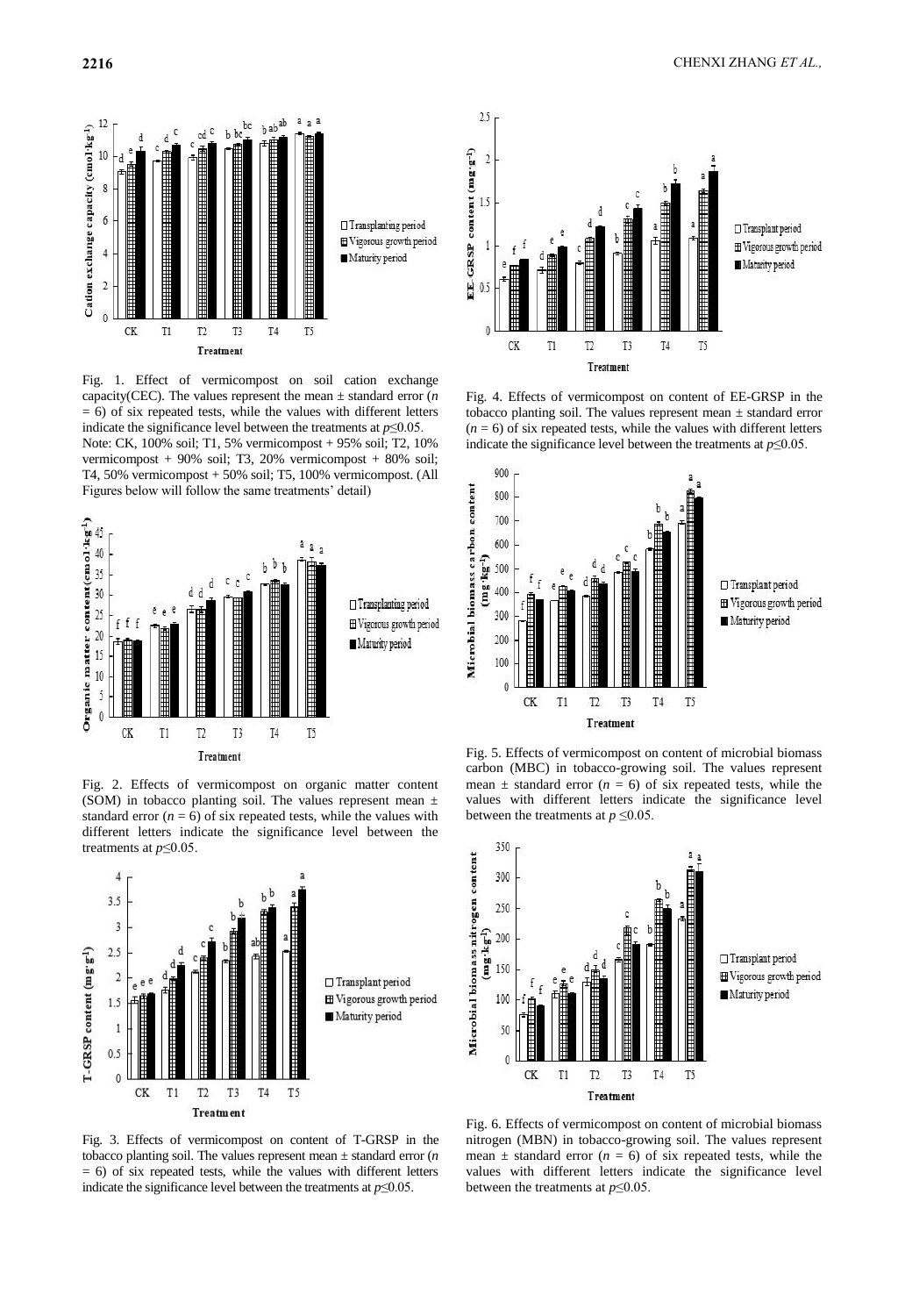

Fig. 7. Effects of vermicompost on physical growth indexes of fluecured tobacco roots. The values represent mean ± standard error (*n*  $= 6$ ) of six repeated tests, while the values with different letters indicate the significance level between the treatments at *p*≤0.05.



Fig. 9. Effects of vermicompost on nicotine content in fluecured tobacco roots. The values represent mean  $\pm$  standard error  $(n = 6)$  of six repeated tests, while the values with different letters indicate the significance level between the treatments at  $p \leq 0.05$ .

**Root activity of flue-cured tobacco:** Root activity significantly increased with increase in addition of vermicompost to the soil. However, tobacco root activity decreased when vermicompost fraction increased greater than 50%. Maximum root growth was found at 20% vermicrompost (T3) treatment (Fig. 8).

**Nicotine content of flue-cured tobacco roots:** With increase in the proportion of vermicompost in soil, nicotine content of tobacco roots firstly showed an increasing trend and then a decreasing trend. The root nicotine content of flue-cured tobacco treated with T1 (5% vermicompost), T2 (10% vermicompost), and T3 (20% vermicompost) was significantly higher than that of CK. However, afterwards, the root nicotine content of T4 (50% vermicompost) and T5 (100% vermicompost) began to decline, even there was no significant difference between T5 and CK (Fig. 9).



Fig. 8. Effects of vermicompost on root activity of flue-cured tobacco. The values represent mean  $\pm$  standard error ( $n = 6$ ) of six repeated tests, while the values with different letters indicate the significance level between the treatments at *p*≤0.05.



Fig. 10. Effects of vermicompost on ratio of indoleacetic acid (IAA) to abscisic acid (ABA) in flue-cured tobacco roots. The values represent mean  $\pm$  standard error ( $n = 6$ ) of six repeated tests, while the values with different letters indicate the significance level between the treatments at *p*≤0.05.

**Ratio of indoleacetic acid (IAA) to abscisic acid (ABA) of flue-cured tobacco roots:** All vermicompost treatments increased the plant hormonal balance (IAA/ABA) in the flue-cured tobacco roots. However, IAA/ABA ratio in the roots of control plants was too low. Maximum IAA/ABA ratio was found in the tobacco plants supplied with 5% vermicompost (T1), followed by T5 (100%). Although IAA/ABA ratio decreased with increase in fraction of vermicompost to the soil, it was greater than that in the control plants (Fig. 10).

### **Discussion**

Flue-cured tobacco is the largest and higher-yielding cash crop in China. In addition to good quality leaves of tobacco used for production of cigarettes, in fact, abandoned tobacco leaves, stems and roots can be efficiently utilized for production of organic fertilizer,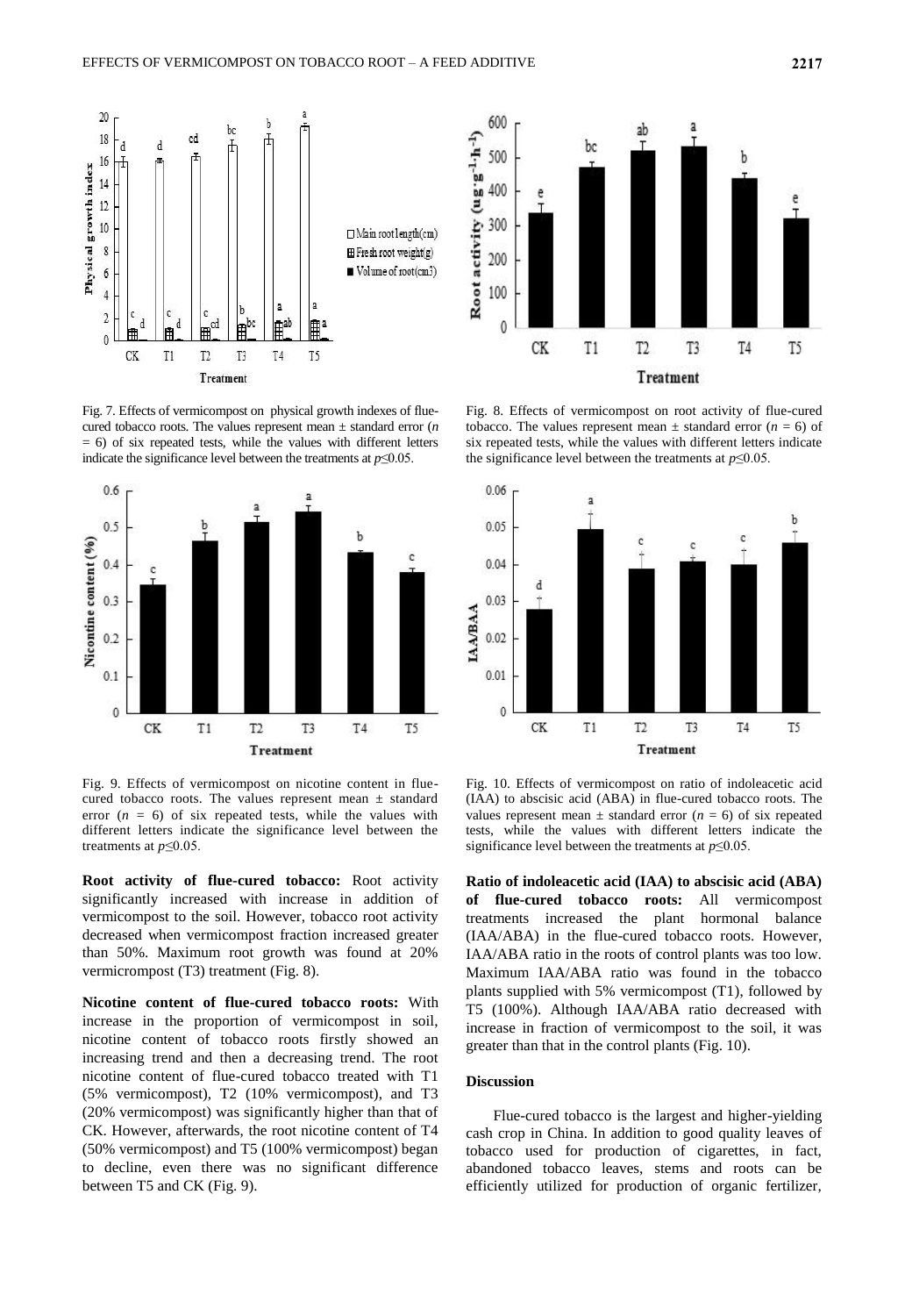unconventional animal feed additives is another more promising development direction (Song *et al.*, 2016). Application of organic fertilizer such as vermicompost, could increase the total biomass of flue-cured tobacco, which also increase the supply of discarded leaves, stems and roots of flue-cured tobacco for development and utilization (Ortas & Lal, 2014; Lin *et al.*, 2021).

Earthworm compost is not only harmless to the environment, but also can add some vital nutrients to the soil and reduce the use of chemical fertilizers. To a certain extent, it can alleviate a series of problems caused by the excessive use of chemical fertilizers (Bressanin & Andrade, 2020). This study explored the effects of vermicompost on soil characteristics, growth and development of tobacco roots, and quality and economic characteristics of flue-cured tobacco through pot and field experiments, similar to some previous studies (Wang *et al.*, 2018). The results of this study showed that vermicompost supplementation enhanced the CEC, SOM content, MBC content, MBN content, and GRSP content (Figs. 2-6). Vermicompost contains a variety of microorganism and plant growth regulators, which might favor the development of mycorrhizae thereby providing considerable nutrient availability in soil for plants (He *et al.*, 2020; Lin *et al.*, 2021). The principal component analysis extracted first two principal components. The contribution of each index to the two principal components was ranked from high to low in order of MBN content and MBC content, SOM content, T-GRSP content, EE-GRSP content, CEC, and available nitrogen content. These results suggested that soil structure improvement due to vermicompost addition is associated with SOM, and GRSP. This can be supported by the fact that GRSP are generally released by mycorrhizae, which along with soil organic nitrogen (SON) and soil organic carbon (SOC) may facilitate stabilization and aggregation of soils.Thus, it can be concluded that addition of vermicompost enhanced the soil structure and soil fertility (Tian *et al.*, 2020).

Tobacco plant growth measured as root fresh weight, root length, and root volume were found to be increased under vermicompost treatment (Fig. 7). Growth promotive effect of vermicompost has already been reported in *Panax ginseng* (Eo & Park, 2019), *Allium cepa* (Datta *et al.*, 2018), and tomato (*Solanum lycopersicum* L.) (Wang *et al.*, 2017). Root activity, an important parameter for assessing cellular metabolism, was also increased substantially due to vermicompost application. The application of vermicompost could promote the metabolism of nitrogen and carbon as well as nutrient status in tobacco plants, which might be helpful to root and plant growth (Qin *et al.*, 2016). Vermicompost contains enough amount of humic acid and amino acids, which could significantly increase absorption of plant nutrients in the soil, thereby enhancing root vitality and plant growth (Theunissen *et al*., 2010). This suggests that vermicompost can increase the cellular activity, cell division and root growth (Bressanin & Andrade, 2020). It is well evidenced that plant growth is regulated by a variety of hormones including IAA, cytokinins (CTK), ABA, etc. ABA is an anti-stress hormone and at high concentrations it can inhibit root growth (Xie *et al.*, 2019). In contrast, auxins are known to promote root growth (Taiz *et al.*, 2015). In the present study, vermicompost treatment significantly increased the content of IAA in the root of flue-cured tobacco, while it reduced the levels of ABA. These results suggest that vermicompost addition modulated IAA/ABA ratio in the roots to regulate root growth. This argument can be supported by the fact that there is a cross talk between ABA and IAA for signal transduction as has been observed in many plant species (Xie *et al.*, 2019, Figs. 7-10).

Tobacco is an important economic crop, and its economic importance is related to leaf growth, nicotine and nornicotine accumulation, and accumulation of compounds related to aroma sensory characteristics (Moghbel *et al.*, 2017). Nicotine is biosynthesized in the ornithine and arginine pathway operating in root cells and then it is translocated to the leaves via xylem, where nicotine is stored in vacuole (Taiz *et al.*, 2015). Moreover, biosynthesis and accumulation of nicotine are affected by various environmental factors such as soil fertility and plant hormones (Chen *et al.*, 2016). In this study, vermicompost application increased nicotine accumulation to a great extent in the leaves of flue-cured tobacco (Fig. 9). These results can be related to some of earlier studies in which it has been demonstrated that vermicompost application enhanced the nitrogen uptake, accumulation, assimilation and metabolism (Chen *et al.*, 2016). Similarly, addition of plant growth regulators such as jasmonic acid or gammaaminobutyric acid also enhanced nitrogen metabolism and nicotine accumulation in tobacco plants (Chen *et al.*, 2016).

## **Conclusions**

In the present study, application of vermicrompost improved soil quality by increasing CEC and enhancing soil structure and soil fertility, which in turn resulted in adjusting the ratio of IAA/BAA, improving root cell activity as well as metabolism of nitrogen and carbon in the roots, thereby improving the growth of roots. These findings are of important value for the effective development and supply of tobacco as a special economic crop as well as a potential animal feed additive.

### **Acknowledgement**

This study was funded by the National Key Research and Development Program of China [grant number 2017YFE0114000], the Science and Technology Project of China Tobacco Corporation Shaanxi Company (No. KJ-2020-02).

#### **References**

- Atiyeh, R.M., S. Subler, C.A. Edwards, G. Bachman, J.D. Metzger and W. Shuster. 2000. Effects of vermicomposts and composts on plant growth in horticultural container media and soil. *Pedobiologia*., 44(5): 579-590.
- Bao, S.D. 2000. *Analysis of Soil Agrochemistry* (third edition), Beijing: China Agricultural Press, China.
- Belda, R.M., D. Mendoza-Hernandez and F. Fornes. 2013. Nutrient-rich compost versus nutrient-poor vermicompost as growth media for ornamental-plant production. *J. Plant Soil Sci.,* 176: 827-835.
- Bressanin, L.A. and P.C.C. Andrade. 2020. Vermicompost improves maize, millet and sorghum growth in iron mine tailings. *J. Environ. Manag*., 264: 110468.